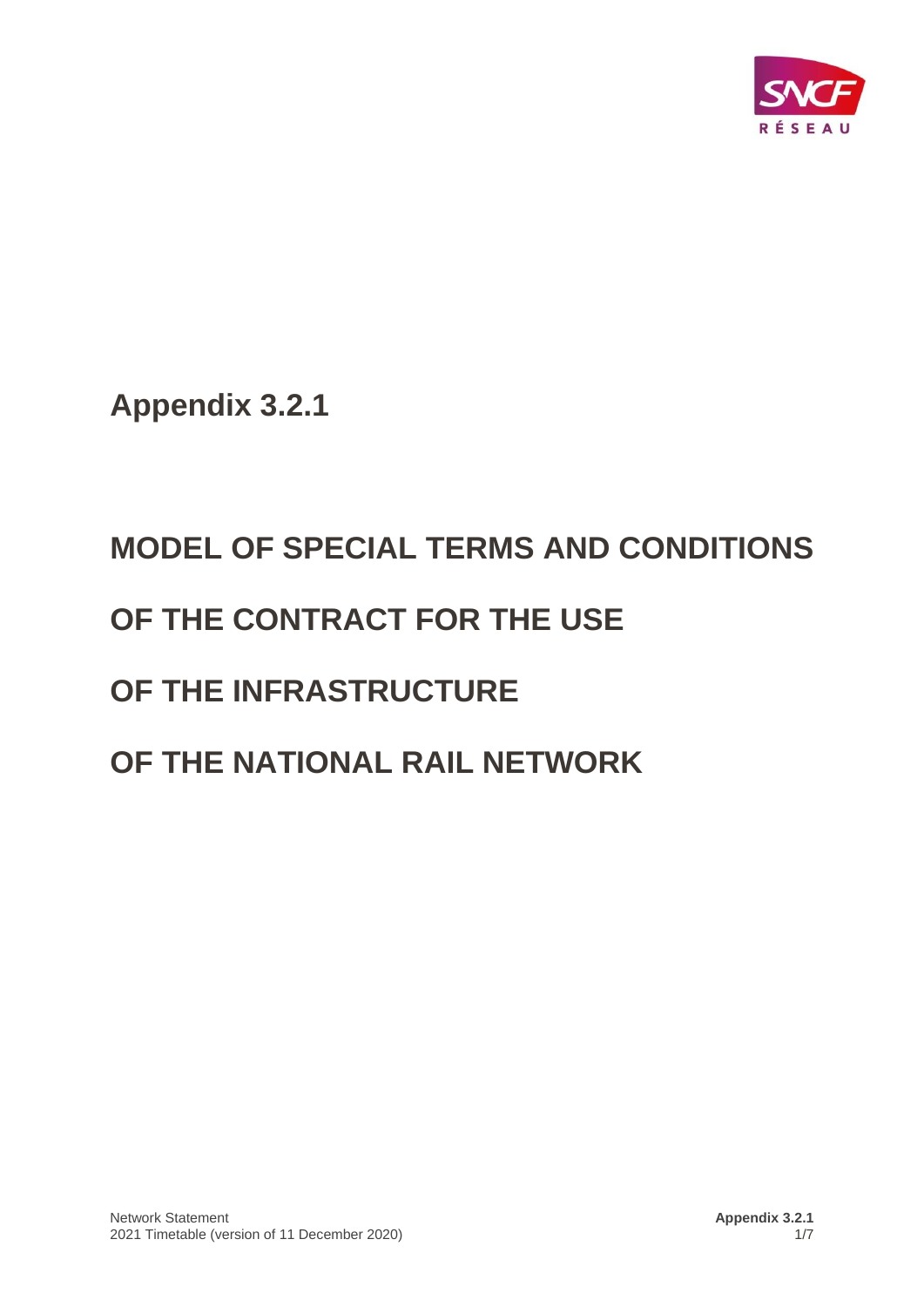#### **BETWEEN**

**SNCF RESEAU Société Anonyme (SA)**, with share capital of five hundred million euros, entered on the Bobigny Trade and Companies Register under no. B 412 280 737, with registered headquarters at 15-17 rue Jean-Philippe Rameau 93200 Saint-Denis, represented by Arnaud SOHIER, Sales Director,

Of the first part,

AND

The RU railway undertaking, hereinafter referred to as "**name of RU**" or "**RU**", (*legal form*) with a share capital of €........., registered in (*City*) under the number ........., whose registered office is situated at (*address*), represented by (*surname, first name and position of the signatory*),

On the other hand,

Hereinafter referred to collectively as the "Parties" or individually as a "Party",

The following has been agreed: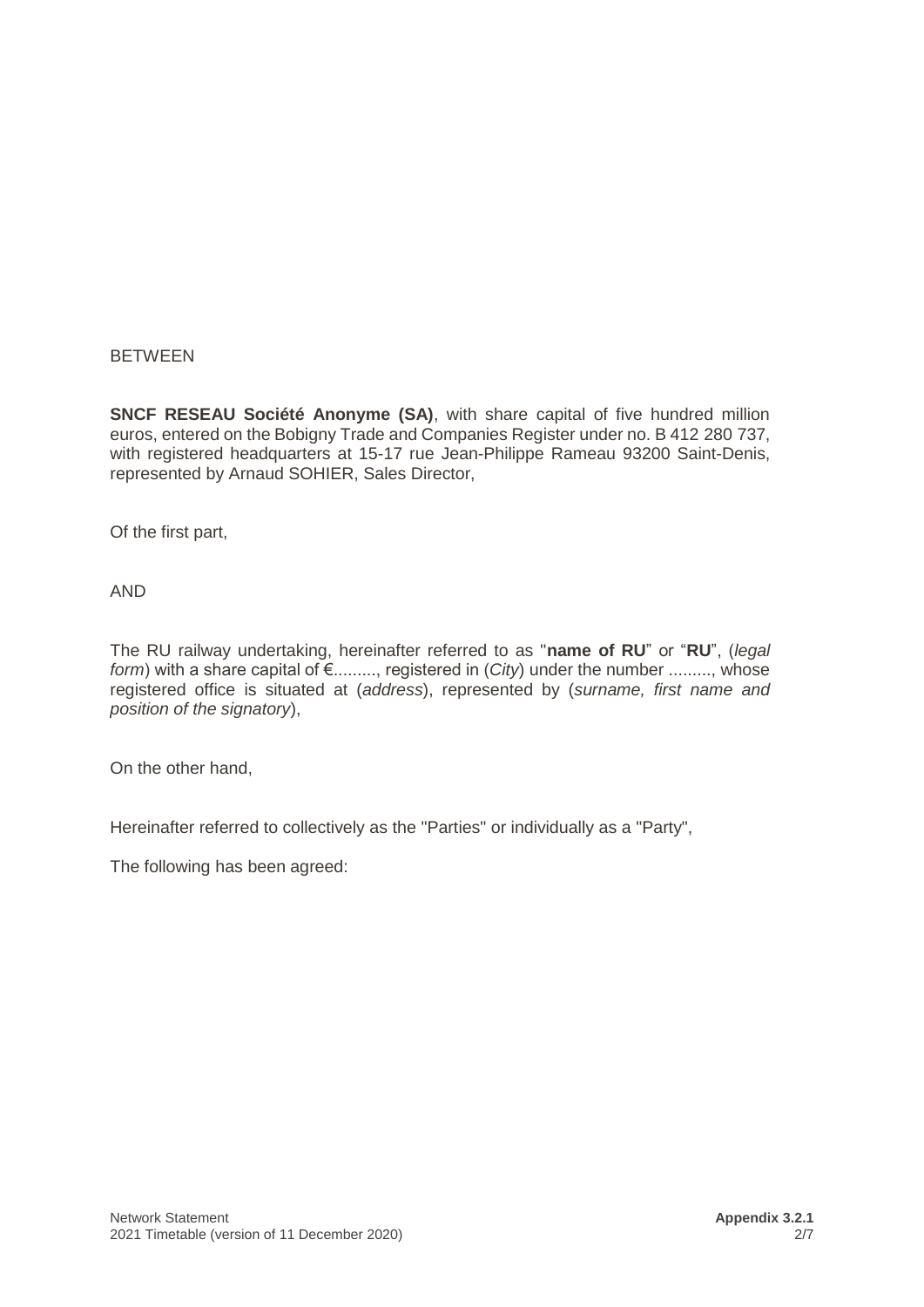# **CONTENTS**

| CHAPTER II - INFRASTRUCTURE USAGE SERVICES OF THE NATIONAL RAILWAY NETWORK |  |
|----------------------------------------------------------------------------|--|
|                                                                            |  |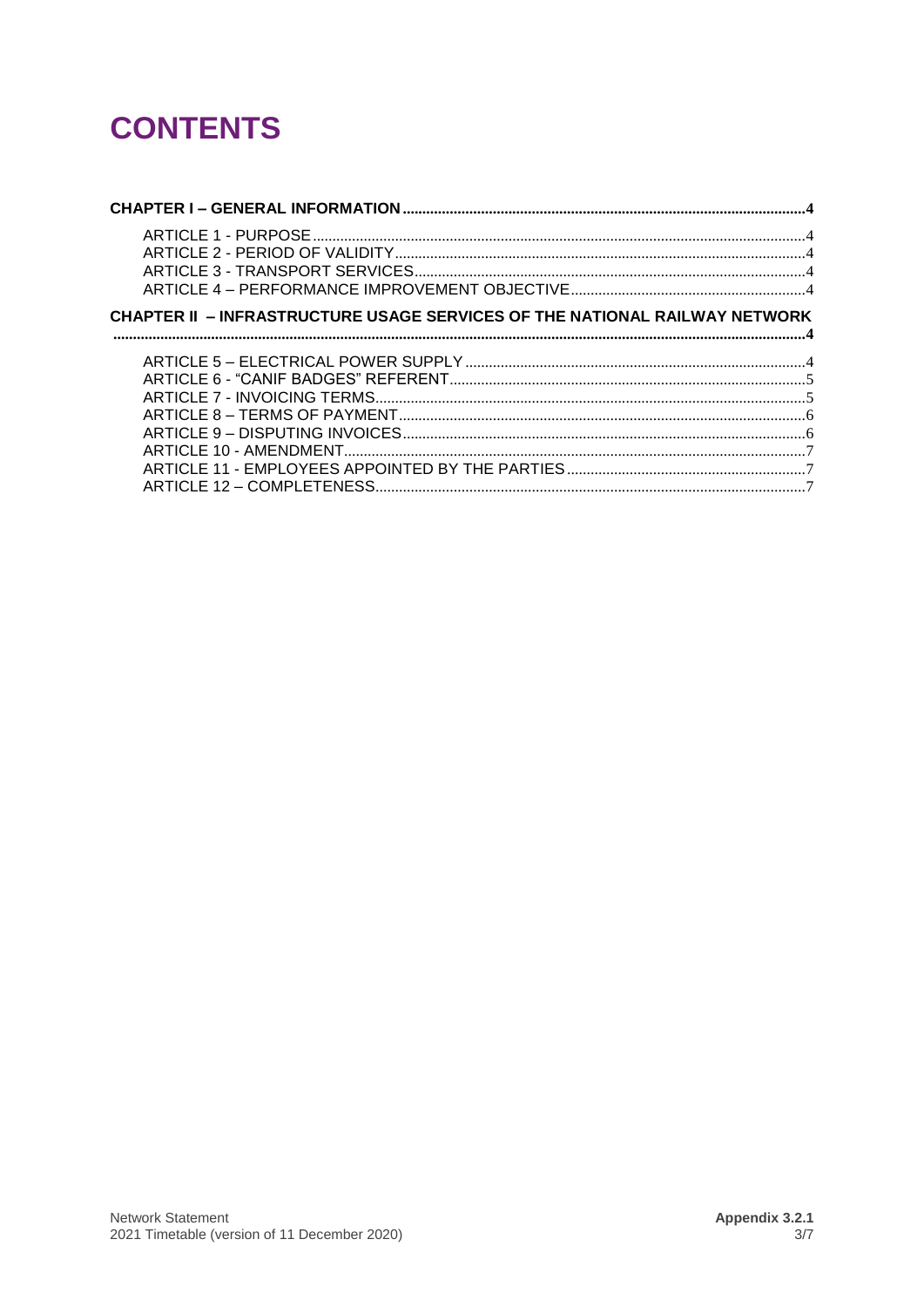# <span id="page-3-0"></span>**CHAPTER I – GENERAL INFORMATION**

#### <span id="page-3-1"></span>**ARTICLE 1 - PURPOSE**

These Special Conditions (hereinafter referred to as the "present contract") have the purpose of specifying the special administrative, technical and financial conditions for the railway undertaking's use of the national rail network infrastructure.

The present special conditions are governed by the general conditions of the contract for the use of the national rail network, which together form the Contract.

#### <span id="page-3-2"></span>**ARTICLE 2 - PERIOD OF VALIDITY**

The validity period of this contract extends to the 2021 timetable, except for the complete settlement of sums due by SNCF Réseau or the RU.

This contract can not be tacitly renewed.

#### <span id="page-3-3"></span>**ARTICLE 3 - TRANSPORT SERVICES**

The RU declares that the Contract applies to its *freight/passenger* (\*) transport services performed on the national rail network as mentioned in the security certificate issued on ............. by the Railway Safety Authority (EPSF), and its possible complements, for which it uses the rolling stock described in the technical files of the safety certificate application.

*(\*) Delete where not applicable.*

#### <span id="page-3-4"></span>**ARTICLE 4 – PERFORMANCE IMPROVEMENT OBJECTIVE**

In accordance with Articles 6.4 of the Network Statement and 8.2 of the General Conditions of the Contract for infrastructure use, the RU's performance improvement objective is set at: ............% in comparison to the reference period data (date to date) validated by the governance body of the SAP.

The performance improvement objective defined for SNCF Réseau is: ……………%.

## <span id="page-3-5"></span>**CHAPTER II – INFRASTRUCTURE USAGE SERVICES OF THE NATIONAL RAILWAY NETWORK**

The usage services of the national rail network infrastructure are provided to the railway undertaking which makes the request under the conditions provided for by the regulations in force, the Network Statement (particularly chapters 3, 5 and 6), the passenger station reference document (if applicable), the General Conditions and the clauses below.

#### <span id="page-3-6"></span>**ARTICLE 5 – ELECTRICAL POWER SUPPLY**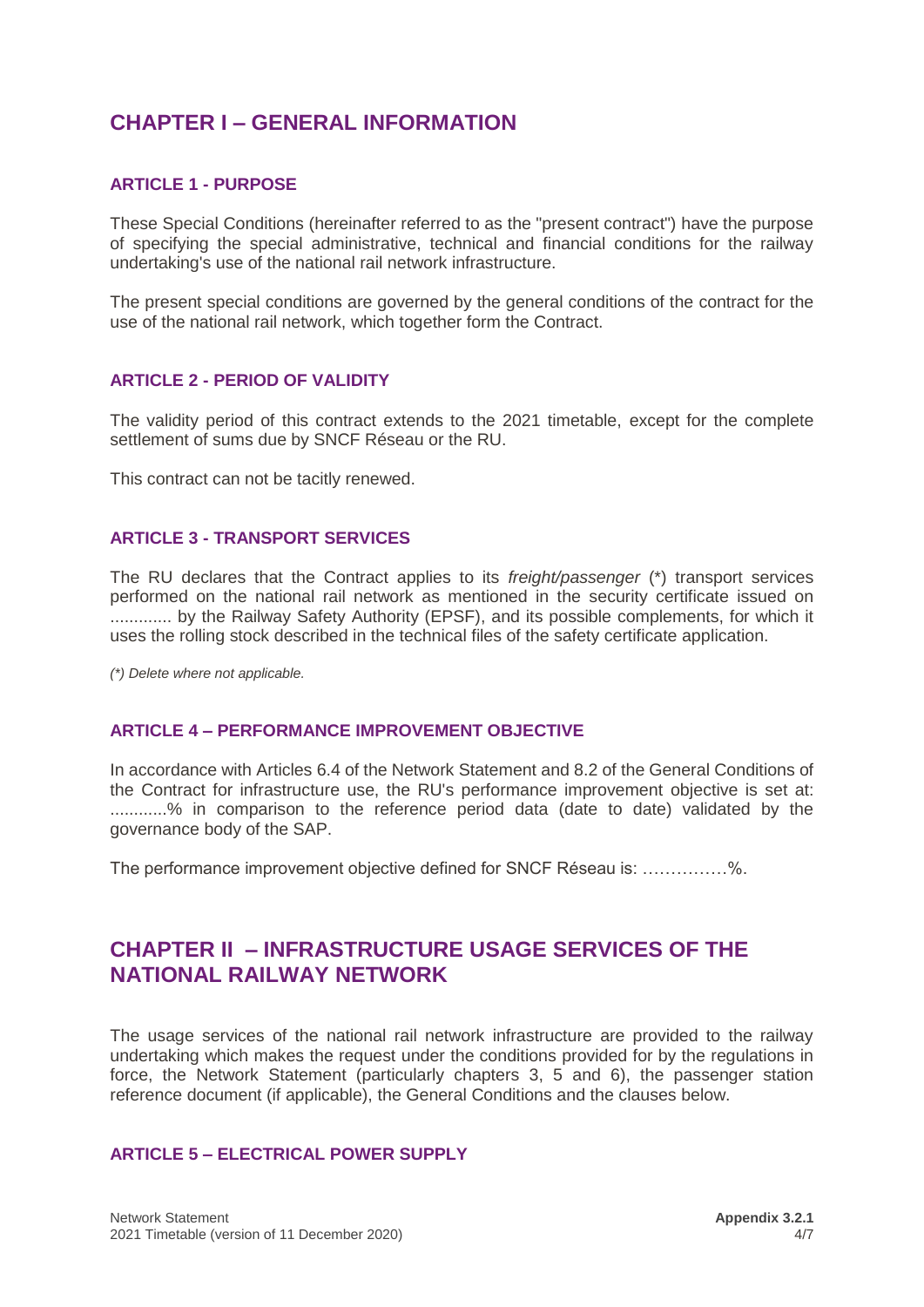#### **1/ The RU chooses SNCF NETWORK as its supplier of traction current:**

▪ For electric motors equipped with remote meter reading, the RU is invoiced monthly based on its actual consumption taken from the SOCLE megawatt-hour (MWh) readings.

The annual MWh price is specified in Appendix 6.5 of the Network Statement.

▪ For electric motor vehicles not equipped with remote meter reading, the RU is invoiced monthly in electric train-kilometres (TKE).

The annual TKE price is specified in Appendix 6.5 of the Network Statement.

In the event that the RU decides to purchase traction power from a supplier other than SNCF Réseau during the year, the RU shall inform SNCF Réseau by registered letter with acknowledgement of receipt addressed to the person designated in Article 11, subject to three months' notice. A penalty for early termination will be applied in accordance with the provisions of Articles 6.2.2.2 and 6.7.2.2 of the Network Statement.

#### **OR**

#### **2) The RU does not choose SNCF RÉSEAU to supply traction current and declares having:**

- contracted an invoicing service with the Réseau de Transport d'Electricité (RTE) on the ……………………. ,
- appointed a flow balance manager;
- designated the infrastructure manager(s) ............... to remotely read the electrical energy metering and transmit the related data to SNCF Réseau (if the infrastructure manager responsible for remotely reading the electricity metering is not SNCF Réseau).

If the RU requests traction power supply from SNCF Réseau during the year, the applicable price for the RU will be calculated in accordance with the principles and procedures set out in Article 6.2.2.2 of the Network Statement and invoiced monthly in TKE.

#### <span id="page-4-0"></span>**ARTICLE 6 - "CANIF BADGES" REFERENT**

The "CANIF badges" representative of the RU is: *(name, function, phone, email).*

## **CHAPTER III – TERMS OF INVOICING AND PAYMENT OF CHARGES FOR THE USE OF THE NATIONAL RAILWAY NETWORK (MAIN TRACKS)**

#### <span id="page-4-1"></span>**ARTICLE 7 - INVOICING TERMS**

Invoices and summary tables relating to the facilities and services provided will be sent to the RU at the following address: *(To complete)*

With each invoice, SNCF Réseau provides the detailed supporting documents, the model of which is described in the document "Description of the Detailed Supporting Documents and the Special Supporting Documents, version 1.2.1" delivered to the railway undertaking. These supporting documents will be available on a secure site.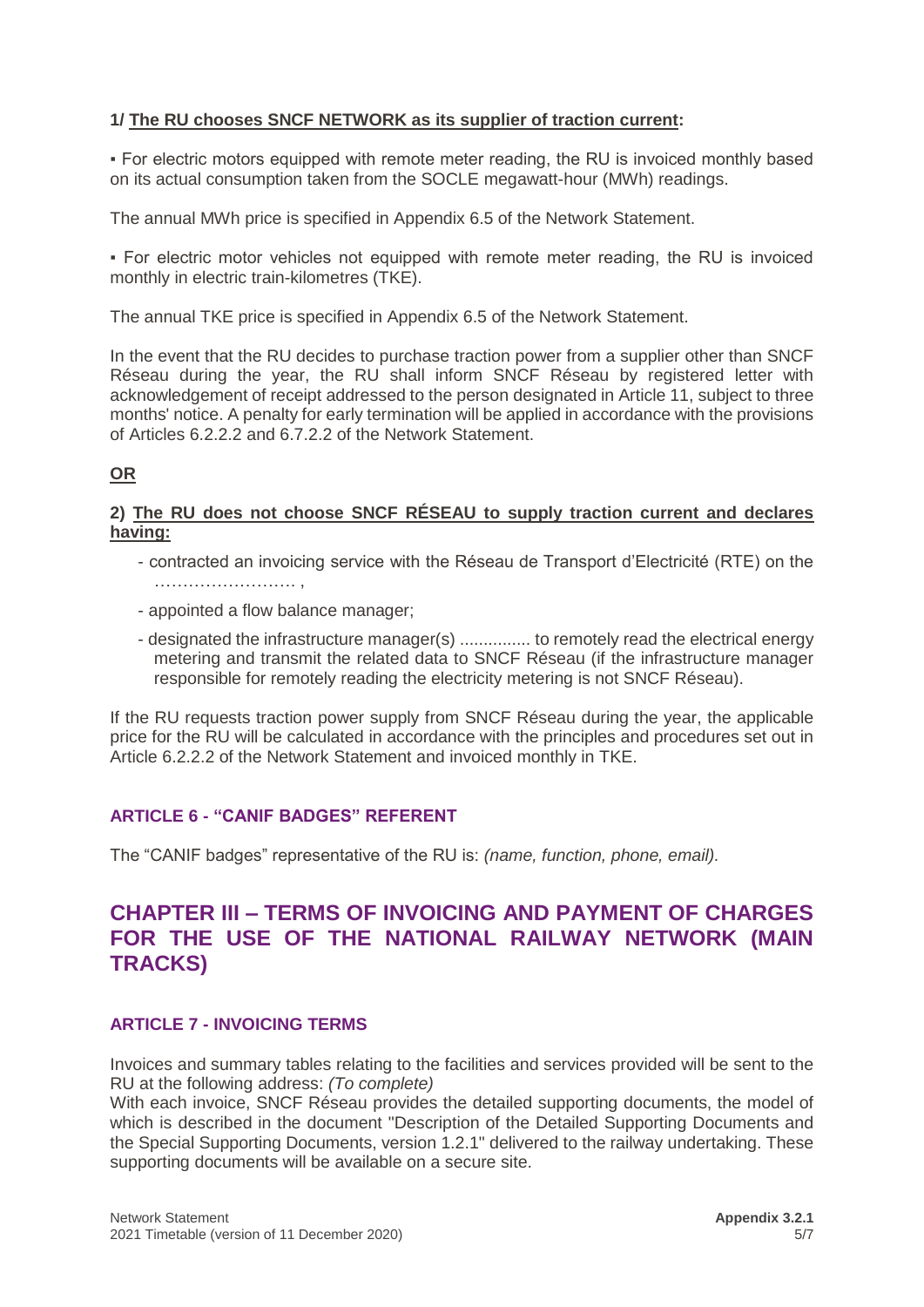SNCF Réseau will send the address of this site and the access codes by e-mail to the following designated RU contact person:

Surname/First name: *(to be completed)* Email: *(to be completed)*

SNCF Réseau undertakes to inform the railway undertaking by registered letter with acknowledgement of receipt of the modification of the data communication format, subject to six months' notice, unless the ARAFER recommends, or legislative or regulatory provisions lead SNCF Réseau to reduce this six-month period.

#### <span id="page-5-0"></span>**ARTICLE 8 – TERMS OF PAYMENT**

The railway undertaking shall pay the invoices issued by SNCF Réseau in accordance with the conditions laid down in the Network Statement and the General Conditions.

On the payment date, the RU will provide SNCF Réseau with the payment details at the following e-mail address: [compta\\_clients@reseau.sncf.fr](mailto:compta_clients@reseau.sncf.fr)

The SNCF Réseau bank details are:

Account holder: SNCF RESEAU péages Address: PARIS OPERA Bank code: 30,003 Account number: 03,620/00020216907  $RIB: 50$ IBAN: FR76 30003 03620 00020216907 50 BIC ADDRESS SWIFT: SOGEFRPPHPO

The RU's bank account details are the following: *(To complete)*

Account holder: Address: Bank code: Account number: RIB: IBAN: BIC ADDRESS SWIFT:

No reductions shall be granted for early payment.

#### <span id="page-5-1"></span>**ARTICLE 9 – DISPUTING INVOICES**

Invoices issued by SNCF Réseau may be challenged by the RU within one year of their due date in accordance with the procedure described in Appendix 7 of the Network Statement.